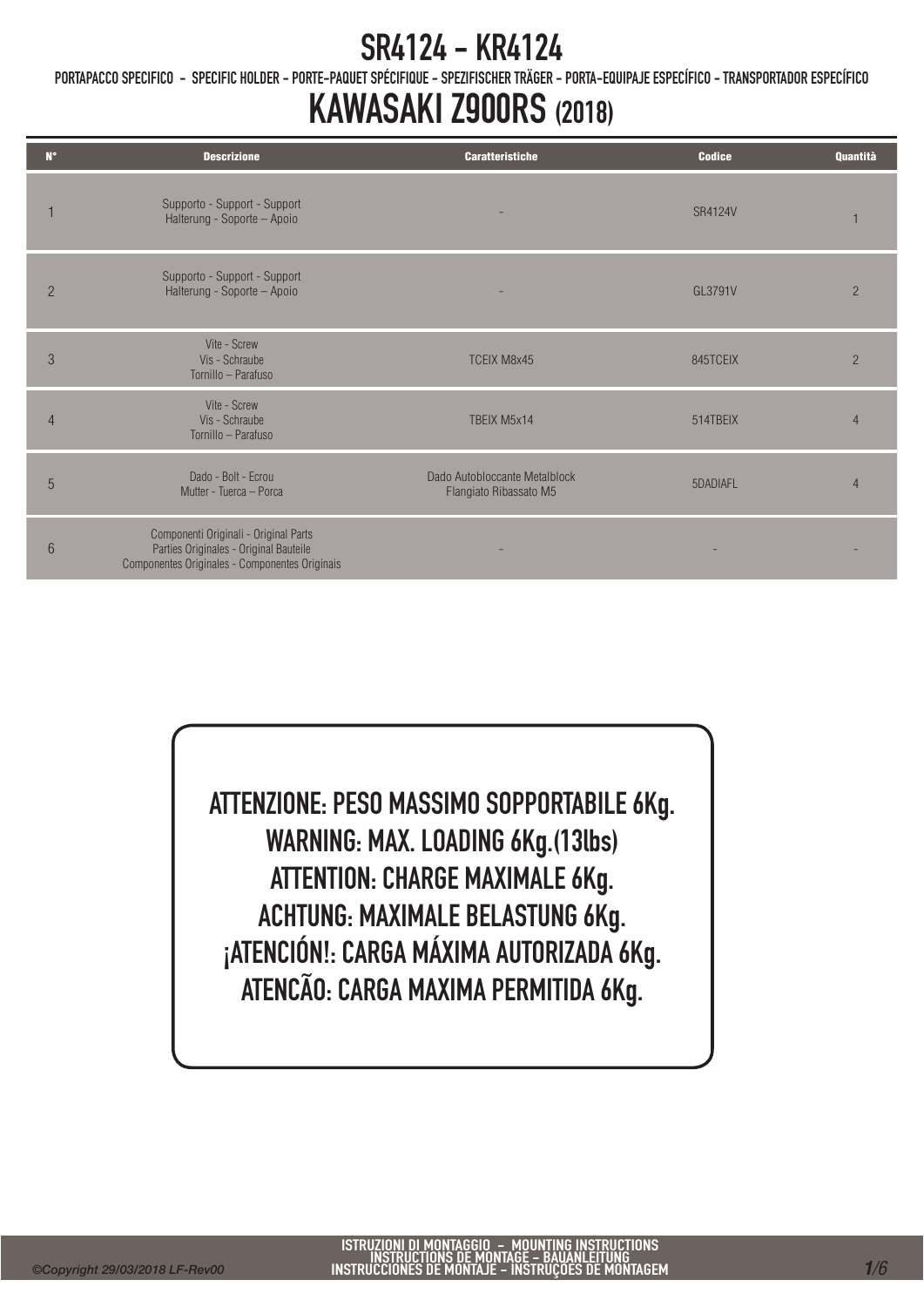PORTAPACCO SPECIFICO - SPECIFIC HOLDER - PORTE-PAQUET SPÉCIFIQUE - SPEZIFISCHER TRÄGER - PORTA-EQUIPAJE ESPECÍFICO - TRANSPORTADOR ESPECÍFICO

# KAWASAKI Z900RS (2018)





ISTRUZIONI DI MONTAGGIO – MOUNTING INSTRUCTIONS<br>INSTRUCTIONS DE MONTAGE – BAUANLEITUNG<br>INSTRUCCIONES DE MONTAJE – INSTRUÇÕES DE MONTAGEM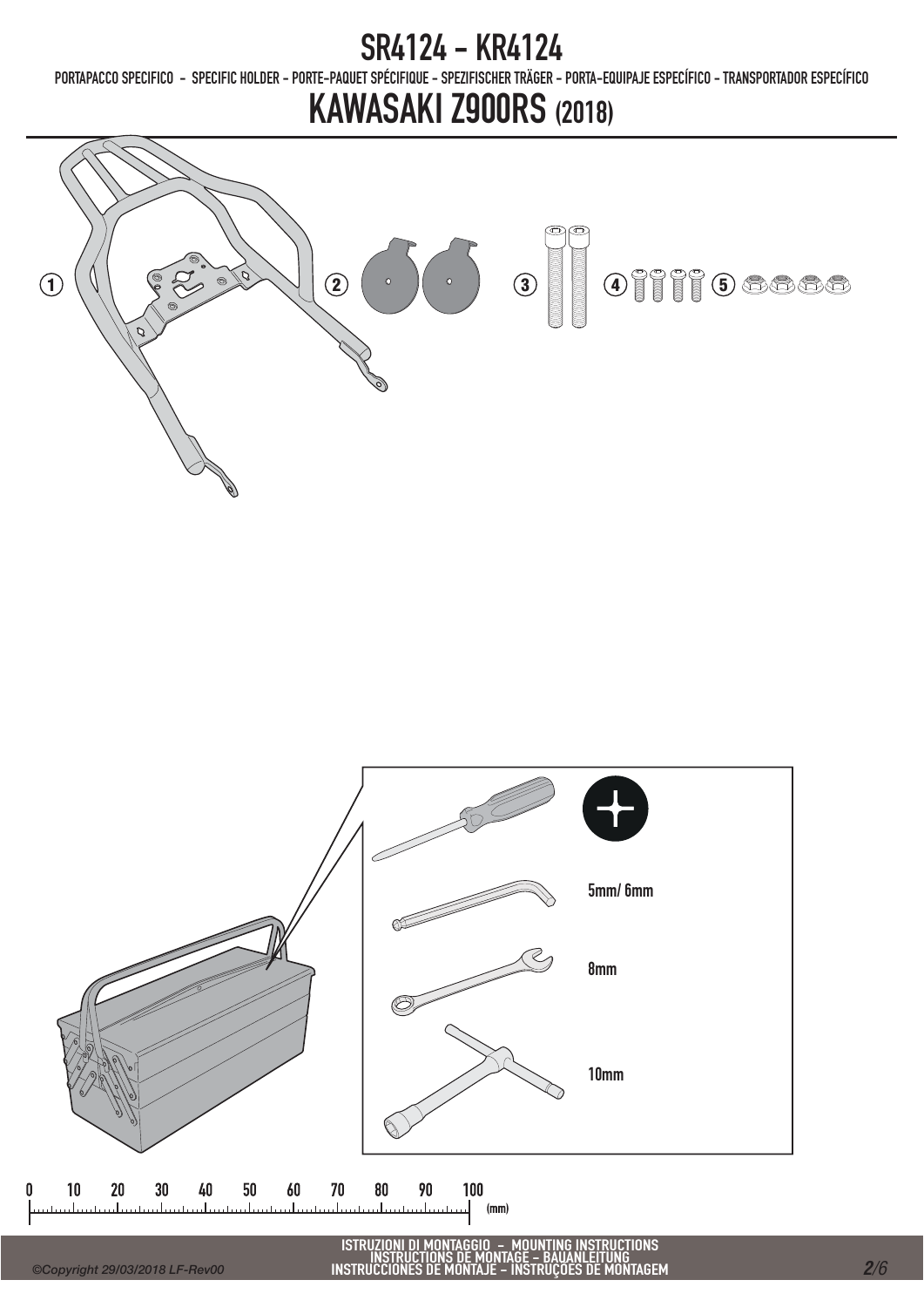PORTAPACCO SPECIFICO - SPECIFIC HOLDER - PORTE-PAQUET SPÉCIFIQUE - SPEZIFISCHER TRÄGER - PORTA-EQUIPAJE ESPECÍFICO - TRANSPORTADOR ESPECÍFICO

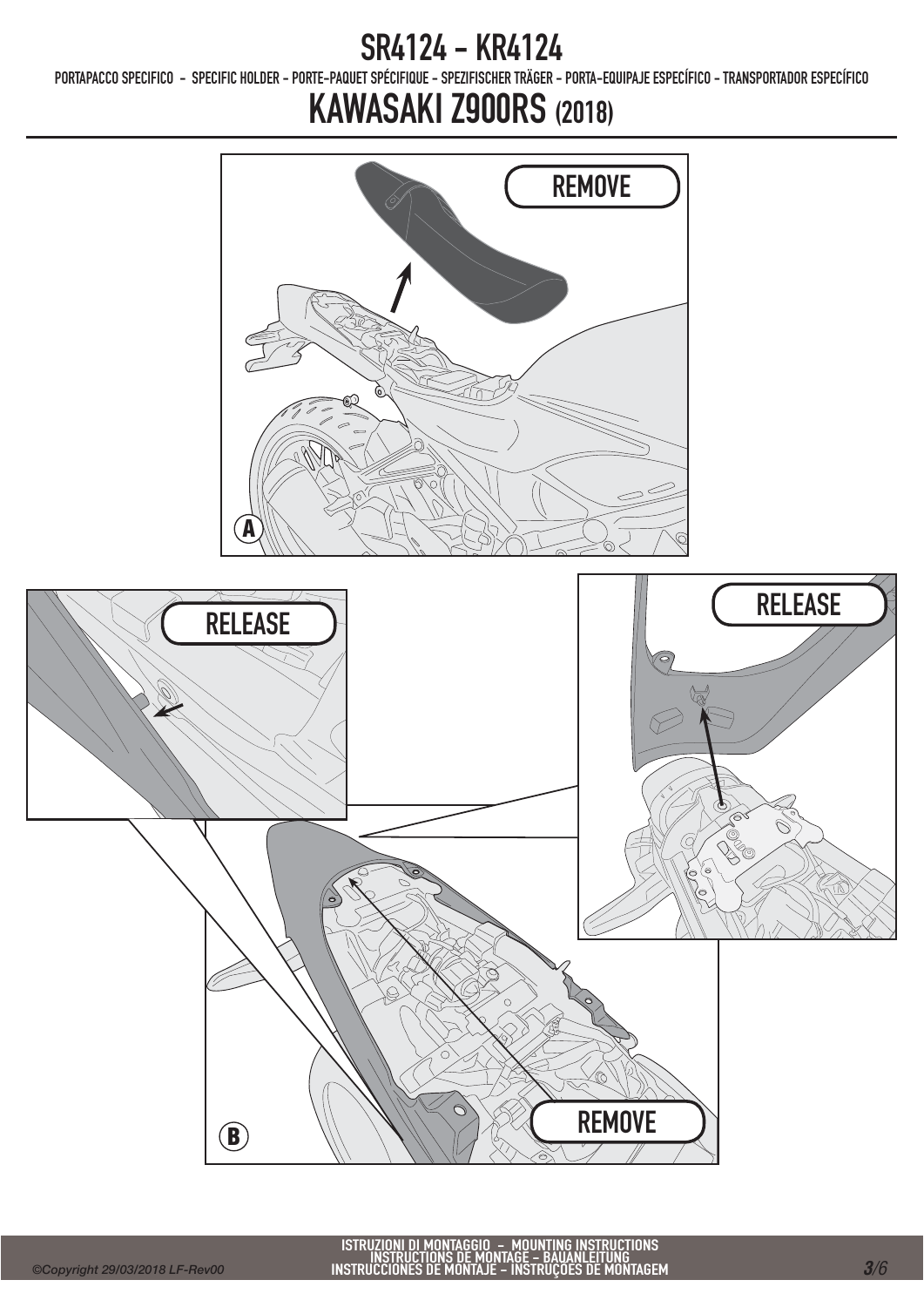PORTAPACCO SPECIFICO - SPECIFIC HOLDER - PORTE-PAQUET SPÉCIFIQUE - SPEZIFISCHER TRÄGER - PORTA-EQUIPAJE ESPECÍFICO - TRANSPORTADOR ESPECÍFICO

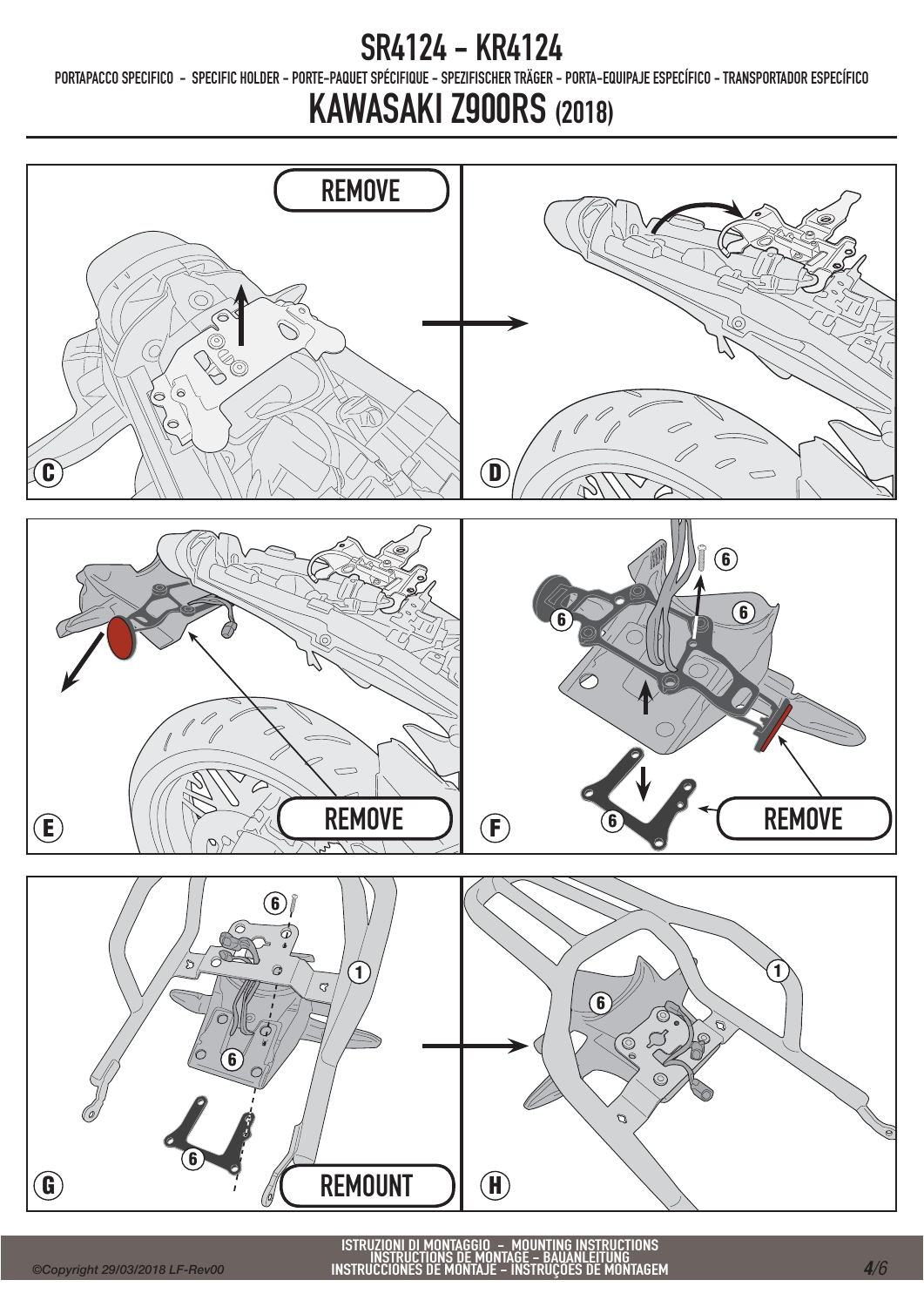PORTAPACCO SPECIFICO - SPECIFIC HOLDER - PORTE-PAQUET SPÉCIFIQUE - SPEZIFISCHER TRÄGER - PORTA-EQUIPAJE ESPECÍFICO - TRANSPORTADOR ESPECÍFICO